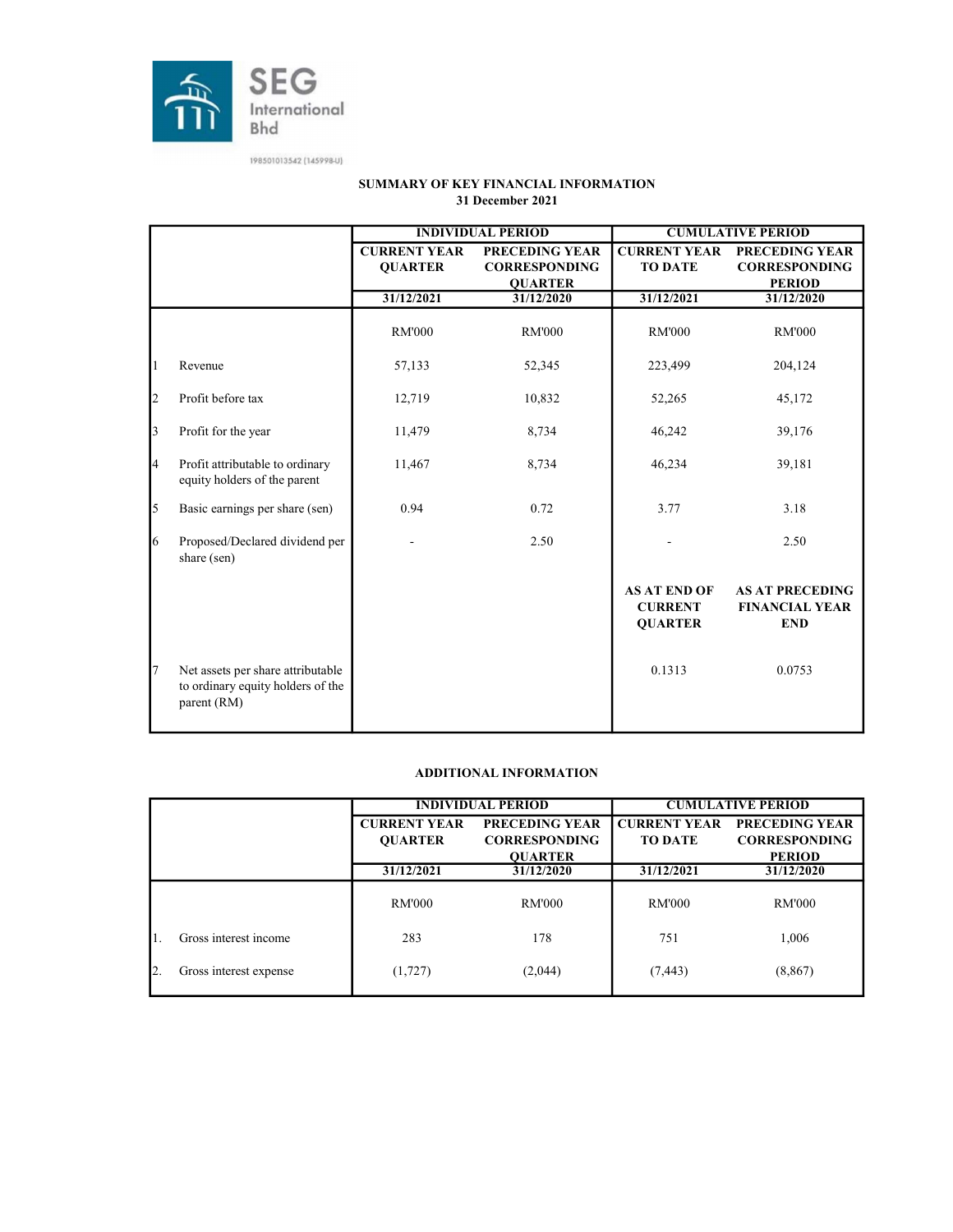

#### for the year ended 31 December 2021 CONDENSED CONSOLIDATED STATEMENT OF COMPREHENSIVE INCOME

|                                                                                    | <b>Current Period</b><br>3 months ended<br>31 - December<br>2021<br>2020 |                | <b>Cumulative Period</b><br>12 months ended<br>31 - December<br>2021 | 2020      |
|------------------------------------------------------------------------------------|--------------------------------------------------------------------------|----------------|----------------------------------------------------------------------|-----------|
|                                                                                    | (RM'000)                                                                 | (RM'000)       | (RM'000)                                                             | (RM'000)  |
| Revenue                                                                            | 57,133                                                                   | 52,345         | 223,499                                                              | 204,124   |
| Cost of services                                                                   | (26,080)                                                                 | (16, 631)      | (82, 917)                                                            | (63, 196) |
| <b>Gross profit</b>                                                                | 31,053                                                                   | 35,714         | 140,582                                                              | 140,928   |
| Interest income                                                                    | 283                                                                      | 178            | 751                                                                  | 1,006     |
| Other income                                                                       | 2,151                                                                    | 1,138          | 8,363                                                                | 8,884     |
|                                                                                    | 33,486                                                                   | 37,030         | 149,695                                                              | 150,818   |
| Distribution expenses                                                              | (1,854)                                                                  | (1,987)        | (6, 506)                                                             | (7,141)   |
| Administrative expenses                                                            | (7,989)                                                                  | (11,090)       | (41, 604)                                                            | (45,307)  |
| Other expenses                                                                     | (9,198)                                                                  | (11,077)       | (41,878)                                                             | (44, 331) |
| Finance costs                                                                      | (1,727)                                                                  | (2,044)        | (7, 443)                                                             | (8, 867)  |
| <b>Profit before tax</b>                                                           | 12,719                                                                   | 10,832         | 52,265                                                               | 45,172    |
| Income tax                                                                         | (1,240)                                                                  | (2,098)        | (6,023)                                                              | (5,996)   |
| Profit for the year                                                                | 11,479                                                                   | 8,734          | 46,242                                                               | 39,176    |
| <b>Profit attributable to:</b>                                                     |                                                                          |                |                                                                      |           |
| Equity holders of the Company                                                      | 11,467                                                                   | 8,734          | 46,234                                                               | 39,181    |
| Non-controlling interests                                                          | 12                                                                       | $\overline{a}$ | 8                                                                    | (5)       |
|                                                                                    | 11,479                                                                   | 8,734          | 46,242                                                               | 39,176    |
|                                                                                    |                                                                          |                |                                                                      |           |
| Other comprehensive income:<br>Item that cannot be reclassified to profit or loss: |                                                                          |                |                                                                      |           |
| Fair value gain through other comprehensive income                                 |                                                                          |                |                                                                      |           |
| ("FVOCI") equity instruments                                                       | 5                                                                        |                | 5                                                                    | 200       |
| Surplus on revaluation of properties, net of tax                                   |                                                                          |                | 22,008                                                               |           |
| Item that can be reclassified to profit or loss:                                   |                                                                          |                |                                                                      |           |
| Foreign currency translation difference                                            | (185)                                                                    | 67             | (185)                                                                | 189       |
| Total comprehensive income for the year                                            | 11,299                                                                   | 8,801          | 68,070                                                               | 39,565    |
| Total comprehensive income attributable to:                                        |                                                                          |                |                                                                      |           |
| Equity holders of the Company                                                      | 11,287                                                                   | 8,801          | 68,062                                                               | 39,570    |
| Non-controlling interests                                                          | 12                                                                       |                | 8                                                                    | (5)       |
|                                                                                    | 11,299                                                                   | 8,801          | 68,070                                                               | 39,565    |
| Earnings per share attributable to equity holders of the Company (sen):-           |                                                                          |                |                                                                      |           |
| - Basic                                                                            | 0.94                                                                     | 0.72           | 3.77                                                                 | 3.18      |
| - Fully diluted                                                                    | 0.93                                                                     | 0.72           | 3.76                                                                 | 3.17      |

The Condensed Consolidated Statement of Comprehensive Income should be read in conjunction with the Annual Financial Statements for the year ended 31 December 2020.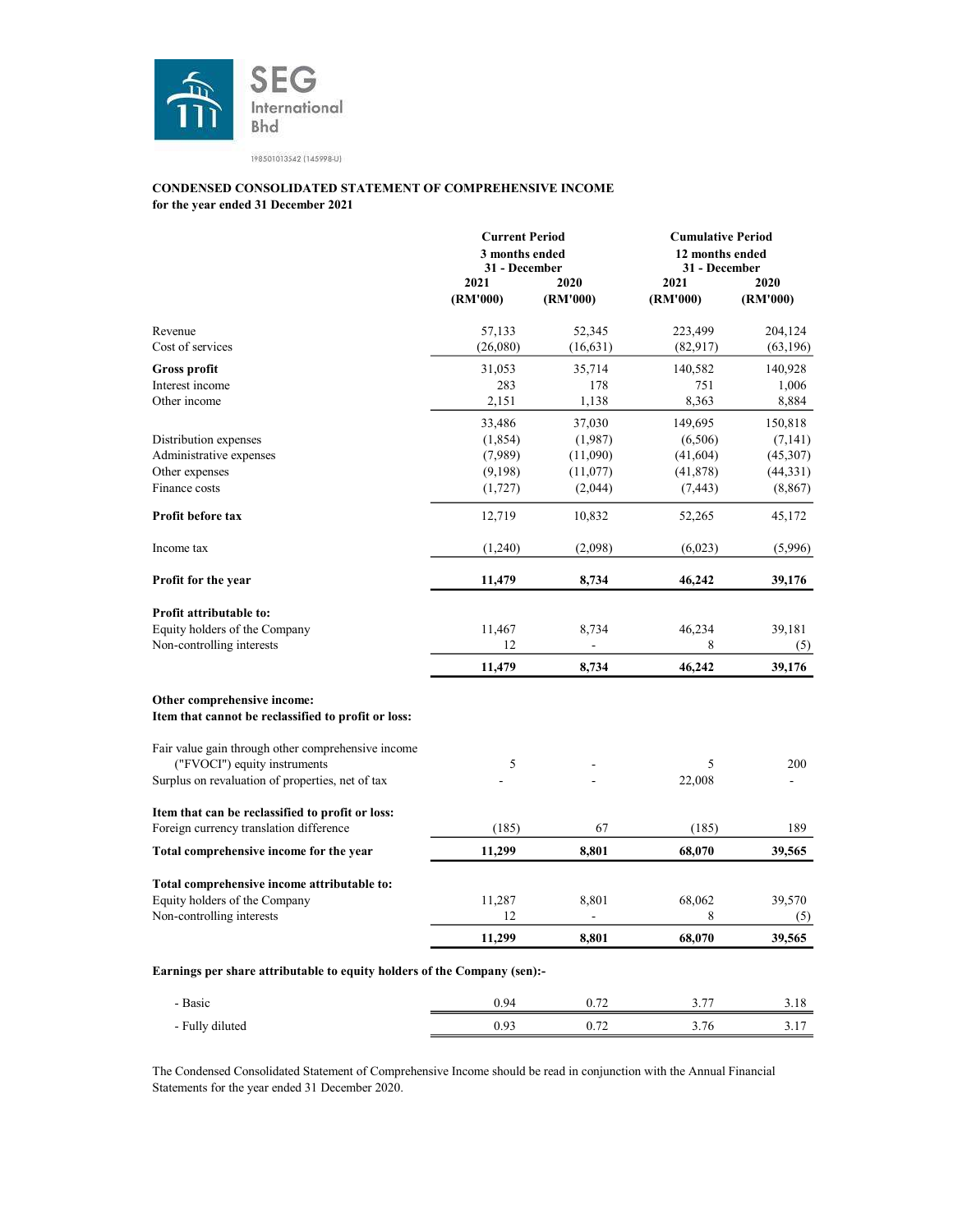

#### CONDENSED CONSOLIDATED STATEMENT OF FINANCIAL POSITION

As at 31 December 2021

|                                                                       | As at<br>31 December 2021<br>(RM'000) | As at<br>31 December 2020<br>(RM'000) |
|-----------------------------------------------------------------------|---------------------------------------|---------------------------------------|
| <b>ASSETS</b>                                                         |                                       |                                       |
| <b>NON-CURRENT ASSETS</b>                                             |                                       |                                       |
| Property, plant and equipment                                         | 94,399                                | 74,935                                |
| Investment properties                                                 | 6,771                                 | 6,841                                 |
| Intangible assets                                                     | 27,210                                | 27,522                                |
| Other investments                                                     | 660                                   | 660                                   |
| Receivables                                                           | 4,391                                 | 4,390                                 |
| Right-of-use assets                                                   | 118,910                               | 130,632                               |
| Deferred tax assets                                                   | 7,226                                 | 7,174                                 |
|                                                                       | 259,567                               | 252,154                               |
| <b>CURRENT ASSETS</b>                                                 |                                       |                                       |
| Inventories                                                           | 86                                    | 85                                    |
| Receivables                                                           | 26,109                                | 30,635                                |
| Tax recoverable                                                       | 3,181                                 | 2,173                                 |
| Other financial asset                                                 | 280                                   | 278                                   |
| Deposits, cash and bank balances                                      | 118,453                               | 53,045                                |
|                                                                       | 148,109                               | 86,216                                |
| <b>TOTAL ASSETS</b>                                                   | 407,676                               | 338,370                               |
| <b>EQUITY AND LIABILITIES</b><br><b>CURRENT LIABILITIES</b>           |                                       |                                       |
| Borrowings                                                            | 23,058                                | 24,272                                |
| Lease liabilities                                                     | 22,716                                | 19,738                                |
| Payables                                                              | 59,842                                | 45,715                                |
| Contract liabilities                                                  | 27,831                                | 23,970                                |
| Current tax liabilities                                               | 746                                   | 347                                   |
|                                                                       | 134,193                               | 114,042                               |
| NET CURRENT ASSETS/(LIABILITIES)                                      | 13,916                                | (27, 826)                             |
|                                                                       |                                       |                                       |
| <b>NON-CURRENT LIABILITIES</b>                                        |                                       |                                       |
| Borrowings                                                            |                                       | 7,250                                 |
| Lease liabilities                                                     | 105,273                               | 120,827                               |
| Payables                                                              | 2,007                                 | 2,034                                 |
| Contract liabilties                                                   | 1,106                                 | 1,164                                 |
| Provisions<br>Deferred tax liabilities                                | 406<br>4,804                          | 442<br>1,338                          |
|                                                                       | 113,596                               | 133,055                               |
| <b>TOTAL LIABILITIES</b>                                              | 247,789                               | 247,097                               |
| <b>NET ASSETS</b>                                                     | 159,887                               | 91,273                                |
|                                                                       |                                       |                                       |
| EQUITY ATTRIBUTABLE TO EQUITY HOLDERS OF THE COMPANY<br>Share capital | 147,707                               | 147,707                               |
|                                                                       |                                       |                                       |
| Treasury shares                                                       | (45, 191)                             | (45, 191)                             |
| Reserves                                                              | 58,388                                | (10,218)                              |
|                                                                       | 160,904                               | 92,298                                |
| <b>NON-CONTROLLING INTERESTS</b>                                      | (1,017)                               | (1,025)                               |
| <b>TOTAL EQUITY</b>                                                   | 159,887                               | 91,273                                |
| TOTAL EQUITY AND LIABILITIES                                          | 407,676                               | 338,370                               |

The Condensed Consolidated Statement of Financial Position should be read in conjunction with the Annual Financial Statements for the year ended 31 December 2020.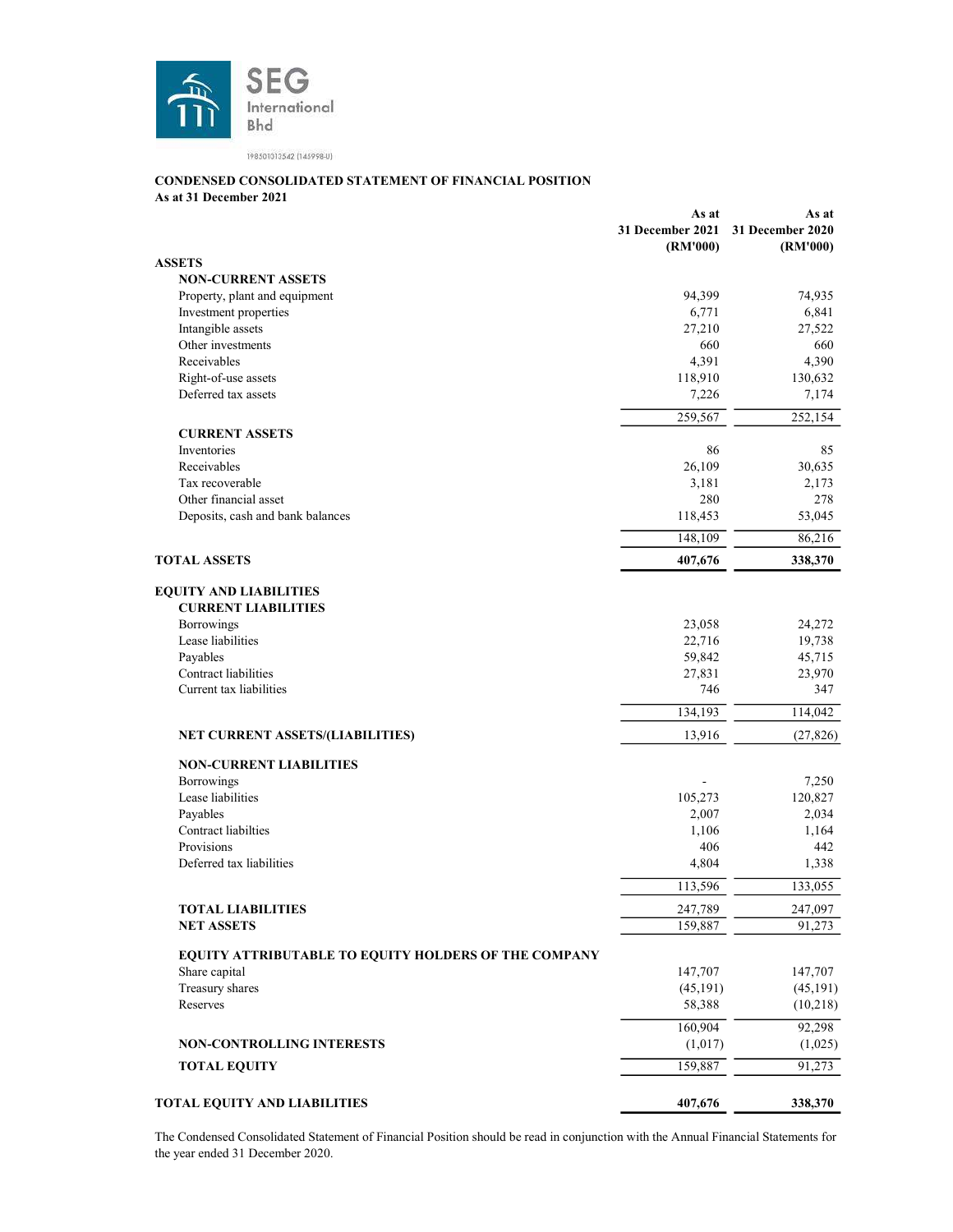

#### CONDENSED CONSOLIDATED STATEMENT OF CHANGES IN EQUITY for the year ended 31 December 2021

|                                                                                              |                                                                | Non-Distributable-                                                                               |                                                        | <b>Distributable</b>                                       |                                                                        |                                                       |                                                                  |                                                              |                                                          |                                      |
|----------------------------------------------------------------------------------------------|----------------------------------------------------------------|--------------------------------------------------------------------------------------------------|--------------------------------------------------------|------------------------------------------------------------|------------------------------------------------------------------------|-------------------------------------------------------|------------------------------------------------------------------|--------------------------------------------------------------|----------------------------------------------------------|--------------------------------------|
|                                                                                              | <b>Share</b><br>Capital<br><b>RM'000</b>                       | <b>Fair Value</b><br><b>Reserve of</b><br>Financial<br>Asset at<br><b>FVOCI</b><br><b>RM'000</b> | <b>Revaluation</b><br><b>Reserves</b><br><b>RM'000</b> | Exchange<br><b>Translation</b><br>Reserve<br><b>RM'000</b> | Share-<br><b>Based</b><br>Payment<br>Reserve<br><b>RM'000</b>          | <b>Treasury</b><br><b>Shares</b><br><b>RM'000</b>     | Retained<br>Profits/<br>(Accumulated<br>Losses)<br><b>RM'000</b> | Attributable<br>to Owners of<br>the Company<br><b>RM'000</b> | Non-<br>Controlling<br><b>Interests</b><br><b>RM'000</b> | <b>Total Equity</b><br><b>RM'000</b> |
| As at 1 January 2021                                                                         | 147,707                                                        |                                                                                                  |                                                        | 198                                                        | 1,991                                                                  | (45, 191)                                             | (12, 407)                                                        | 92,298                                                       | (1,025)                                                  | 91,273                               |
| Profit for the year<br>Other comprehensive income<br>Total comprehensive income for the year | $\overline{\phantom{a}}$<br>$\sim$<br>$\overline{\phantom{a}}$ | 5<br>$\overline{5}$                                                                              | 22,008<br>22,008                                       | (185)<br>(185)                                             | $\overline{\phantom{a}}$<br>$\overline{\phantom{a}}$<br>$\blacksquare$ | $\overline{\phantom{a}}$<br>$\overline{a}$            | 46,242<br>46,242                                                 | 46,242<br>21,828<br>68,070                                   | 8<br>$\sim$<br>8                                         | 46,250<br>21,828<br>68,078           |
| <b>Transactions with owners:-</b>                                                            |                                                                |                                                                                                  |                                                        |                                                            |                                                                        |                                                       |                                                                  |                                                              |                                                          |                                      |
| - Share-based payments                                                                       |                                                                |                                                                                                  |                                                        |                                                            | 536                                                                    |                                                       |                                                                  | 536                                                          |                                                          | 536                                  |
| As at 31 December 2021                                                                       | 147,707                                                        | 5                                                                                                | 22,008                                                 | 13                                                         | 2,527                                                                  | (45, 191)                                             | 33,835                                                           | 160,904                                                      | (1,017)                                                  | 159,887                              |
| As at 1 January 2020                                                                         | 147,707                                                        | (200)                                                                                            | $\overline{\phantom{a}}$                               | 9                                                          | 1,969                                                                  | (37, 486)                                             | (20, 937)                                                        | 91,062                                                       | (1,020)                                                  | 90,042                               |
| Profit for the year<br>Other comprehensive income                                            | $\overline{\phantom{a}}$<br>$\sim$                             | $\overline{\phantom{a}}$<br>200<br>200                                                           | $\sim$<br>$\sim$                                       | $\overline{\phantom{a}}$<br>189<br>189                     | $\blacksquare$<br>$\sim$                                               | $\overline{\phantom{a}}$                              | 39,176                                                           | 39,176<br>389                                                | $\blacksquare$<br>(5)                                    | 39,176<br>384                        |
| Total comprehensive income for the year<br><b>Transactions with owners:-</b>                 | $\overline{a}$                                                 |                                                                                                  | $\overline{\phantom{a}}$                               |                                                            | $\overline{a}$                                                         | L,                                                    | 39,176                                                           | 39,565                                                       | (5)                                                      | 39,560                               |
| - Purchase of treasury shares<br>- Share-based payments<br>- Dividend                        |                                                                |                                                                                                  |                                                        |                                                            | 22                                                                     | (7,705)<br>$\overline{\phantom{a}}$<br>$\blacksquare$ | (30,646)                                                         | (7,705)<br>22<br>(30,646)                                    | $\overline{\phantom{a}}$<br>$\overline{\phantom{a}}$     | (7,705)<br>22<br>(30,646)            |
| As at 31 December 2020                                                                       | 147,707                                                        | $\overline{\phantom{a}}$                                                                         | $\overline{\phantom{a}}$                               | 198                                                        | 1,991                                                                  | (45, 191)                                             | (12, 407)                                                        | 92,298                                                       | (1,025)                                                  | 91,273                               |

The Condensed Consolidated Statement Of Changes In Equity should be read in conjunction with the Annual Financial Statements for the year ended 31 December 2020.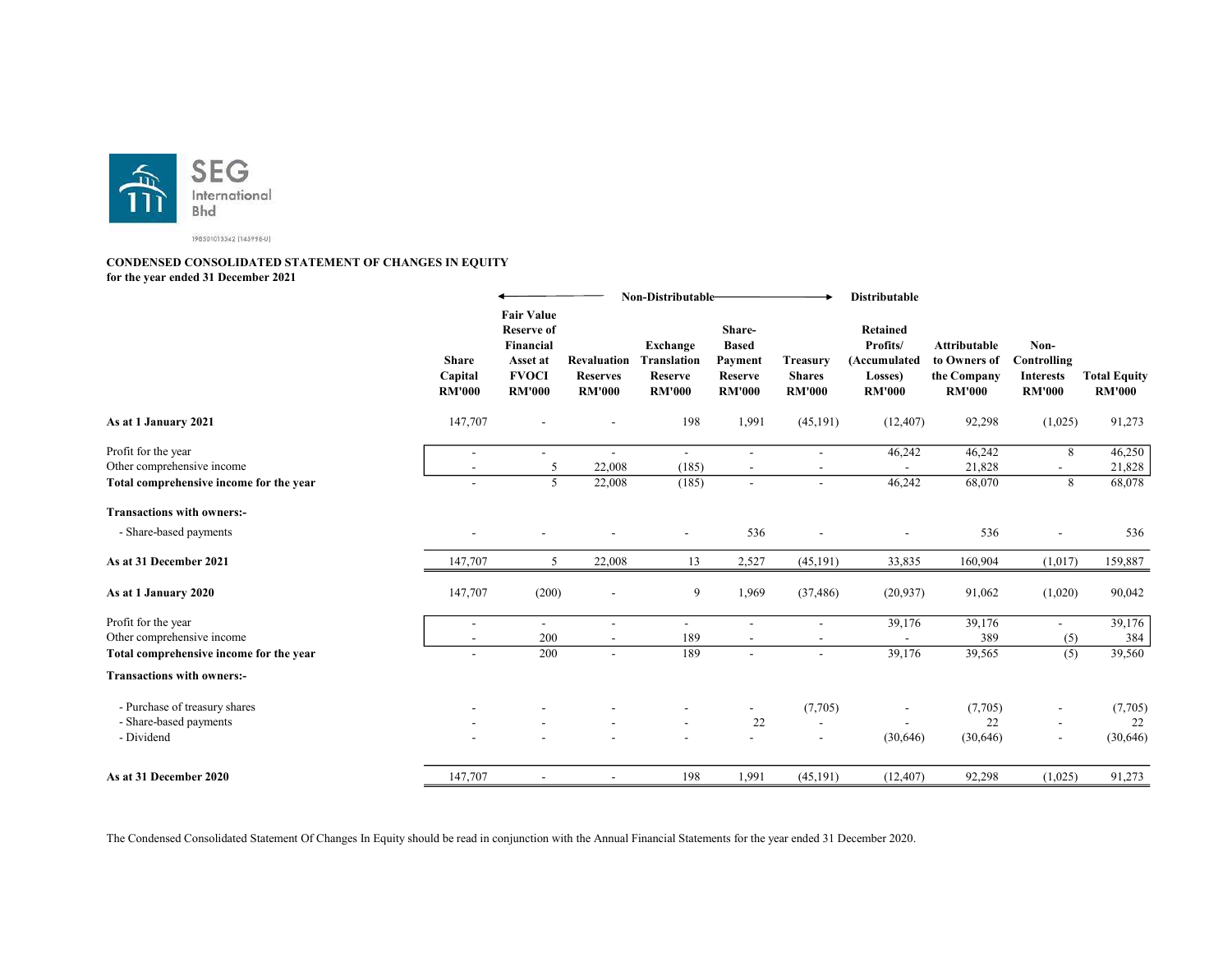

#### CONDENSED CONSOLIDATED STATEMENT OF CASH FLOWS for the year ended 31 December 2021

|                                                                        | 31 December 2021<br>(RM'000) | <b>31 December 2020</b><br>(RM'000) |
|------------------------------------------------------------------------|------------------------------|-------------------------------------|
| <b>Cash flows from operating activities</b>                            |                              |                                     |
| Profit before tax                                                      | 52,265                       | 45,172                              |
| <b>Adjustment for:-</b>                                                |                              |                                     |
| - Non-cash items                                                       | 22,860                       | 32,429                              |
| - Non-operating items                                                  | 7,816                        | 8,002                               |
| Operating cash flows before changes in working capital                 | 82,941                       | 85,603                              |
| Changes in working capital                                             |                              |                                     |
| - (Increase)/Decrease in inventories                                   | (1)                          | 10                                  |
| - Decrease/(Increase) in trade and other receivables                   | 3,920                        | (4,273)                             |
| - Increase/(Decrease) in trade and other payables                      | 17,916                       | (17,654)                            |
| Cash generated from operations                                         | 104,776                      | 63,686                              |
| - Net taxes paid                                                       | (3,214)                      | (6, 492)                            |
| - Interest received                                                    | 751                          | 1,006                               |
| - Interest paid                                                        | (7, 443)                     | (1,670)                             |
| Net cash generated from operating activities                           | 94,870                       | 56,530                              |
| <b>Cash flows from investing activities</b>                            |                              |                                     |
| - Proceeds from disposal of property, plant and equipment              | 272                          | 15                                  |
| - Purchase of property, plant and equipment                            | (818)                        | (2,689)                             |
| - Gain on other investment                                             | (2)                          | (5)                                 |
| - Dividend received                                                    | 57                           | 54                                  |
| Net cash used in investing activities                                  | (491)                        | (2,625)                             |
| <b>Cash flows from financing activities</b>                            |                              |                                     |
| - Payment of principal portion of lease liabilities                    | (26,081)                     | (26,503)                            |
| - Net (repayment)/drawdown of borrowings                               | (2,890)                      | 5,302                               |
| - Purchase of own shares                                               |                              | (7,705)                             |
| - Dividend paid                                                        |                              | (30,646)                            |
| - (Placement)/Withdrawal of deposits with licensed banks and financial |                              |                                     |
| nstitutions with maturity of more than three months                    | (171)                        | 265                                 |
| Net cash used in financing activities                                  | (29, 142)                    | (59, 287)                           |
| Net increase/(decrease) in cash and cash equivalents                   | 65,237                       | (5,382)                             |
| Cash and cash equivalents at beginning of the year                     | 47,721                       | 53,562                              |
| Cash and cash equivalents at end of the year                           | 112,958                      | 48,180                              |

The Condensed Consolidated Statement of Cash Flow should be read in conjunction with the Annual Financial Statements for the year ended 31 December 2020.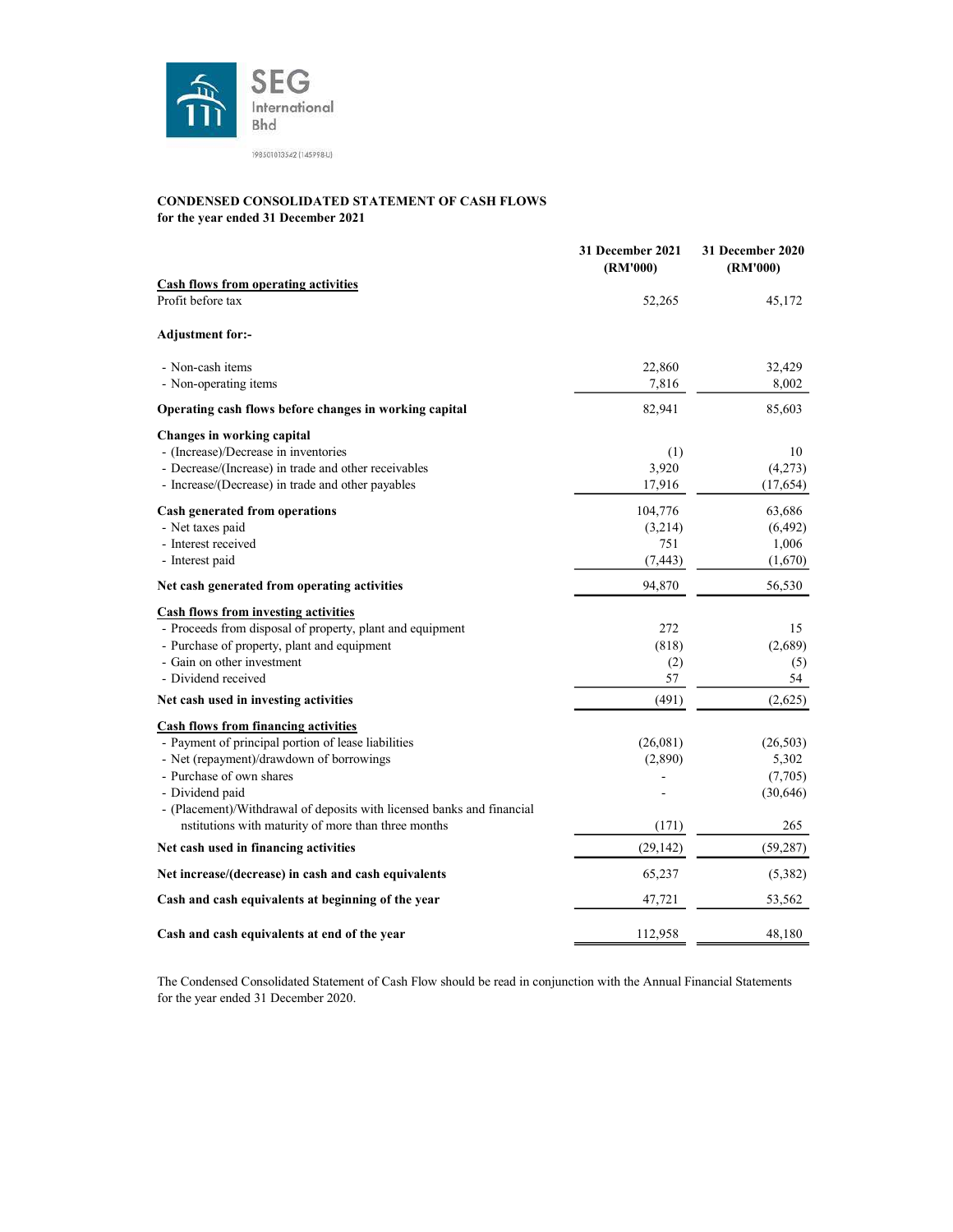

## A. DISCLOSURE REQUIREMENTS AS PER MALAYSIAN FINANCIAL REPORTING STANDARD ("MFRS") 134

#### 1. Basis of preparation

The interim financial report is unaudited and has been prepared in accordance with the reporting requirements of MFRS 134: Interim Financial Reporting and the requirements of the Companies Act 2016 in Malaysia, where applicable.

The report has also been prepared in accordance with the applicable disclosure provisions of the Listing Requirements of Bursa Malaysia Securities Berhad.

The interim financial report should be read in conjunction with the audited financial statements of the Group for the year ended 31 December 2020. The explanatory notes attached to the interim financial statements provide an explanation of events and transactions that are significant to an understanding of the changes in the financial position and performance of the Group since the year ended 31 December 2020.

### 2. Significant accounting policies

#### 2.1 Change of accounting policies

The Group re-assessed its accounting policy for the property, plant and equipment with respect to measurement of certain classes of property, plant and equipment after initial recognition. The Group has previously measured all property, plant and equipment using cost model whereby, after initial recognition of the asset classified as property, plant and equipment, the asset was carried at cost less accumulated depreciation and accumulated impairment losses.

During the last quarter ended 30 September 2021, the Group elected to change the method of accounting for land and buildings classified as property, plant and equipment from cost model to revaluation model, as the Group believes that the revaluation model more effectively demonstrates the carrying value of the land and the buildings.

After the initial recognition, the Group uses the revaluation model, whereby land and buildings will be measured at fair value at the date of the revaluation. The Group applied the revaluation model prospectively.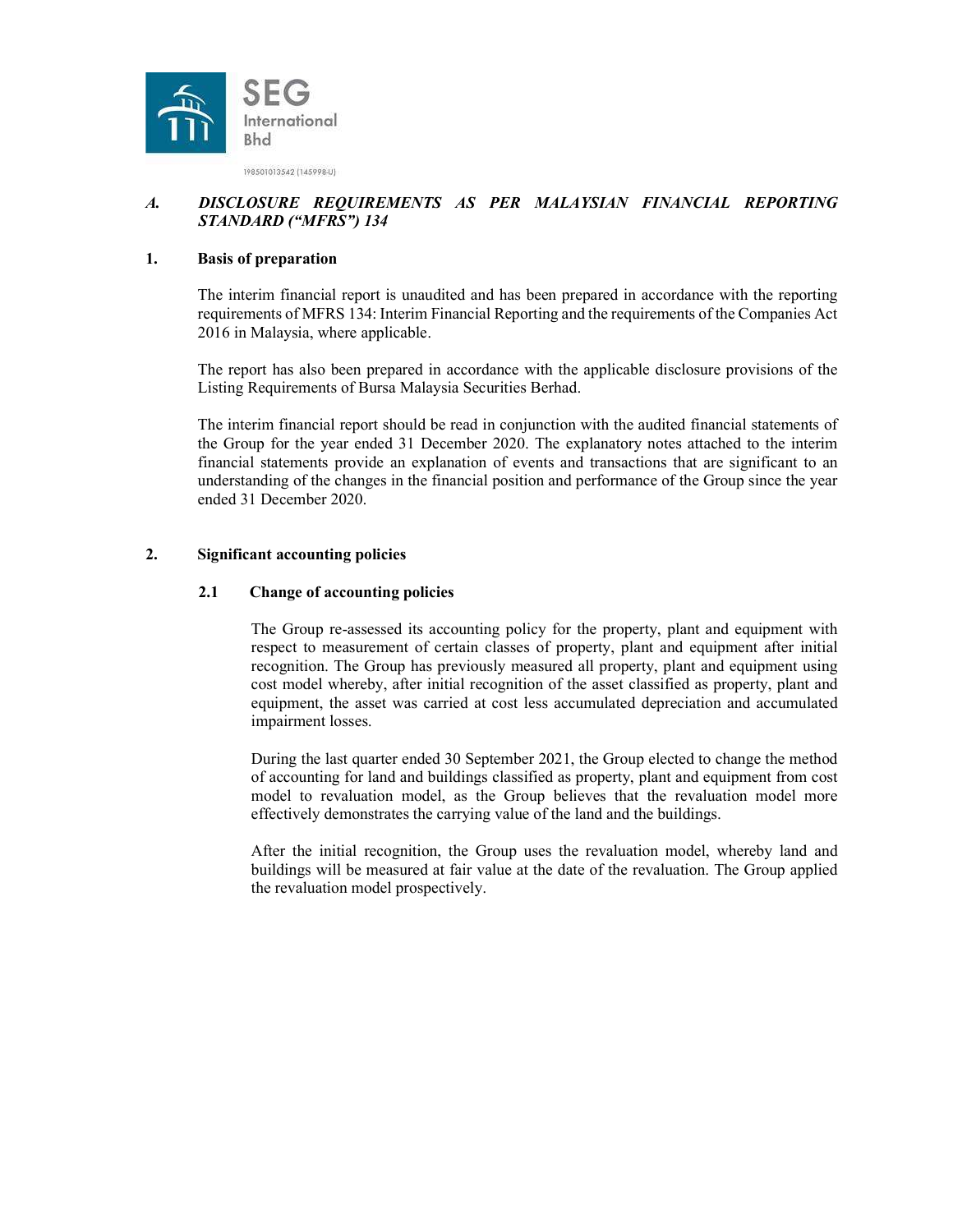

## 2. Significant accounting policies (cont'd)

## 2.1 Change of accounting policies (cont'd)

The impact due to the recognition of land and buildings in property, plant and equipment at revaluation model is as follows:

|                                                         | Property, |
|---------------------------------------------------------|-----------|
|                                                         | plant and |
|                                                         | equipment |
|                                                         | (RM'000)  |
| Carrying amount as at 1 January 2021*                   | 74,935    |
| Additions                                               | 1,641     |
| Depreciation for the year                               | (9,114)   |
| Disposal                                                | (593)     |
| Level 3 revaluation gain on revaluation during the year | 27,530    |
| Carrying amount and fair value as at 31 December 2021   | 94.399    |

\* The Group changed the accounting policy with respect to the measurement of land and buildings as at 30 September 2021 on a prospective basis. Therefore, the fair value of the land and buildings was not measured at 1 January 2021.

## 2.2 Adoption of Standards, Amendments and Annual Improvements to Standards

 The accounting policies adopted in the preparation of the interim financial report are consistent with those followed in the preparation of the Group's audited financial statements for the financial year ended 31 December 2020, except for the following:

#### Standards, Amendments and Annual Improvements to Standards effective for the financial periods beginning on or after 1 January 2021

Amendments to MFRS 9, MFRS 139, MFRS 7, MFRS 4, MFRS 16 Interest Rate Benchmark Reform- Phase 2 Amendments to MFRS 16 Covid-19 Related Rent concessions

The adoption of the above Amendments to MFRS did not have any material effect on the financial statements in the period of initial application. On 1 April 2021, Malaysian Accounting Standards Board issued a further extension to the Amendment to MFRS 16: Covid 19 Related Rent Concessions to cover periods beyond 30 June 2021 that can be applied for reporting periods beginning on or after 1 April 2021 but earlier application is also permitted. The Group and the Company continue to apply the practical expedient allowed by the amendment whereby the lessee shall account for any change in lease payments resulting from the rent concession the same way it would account for as if there is no lease modification.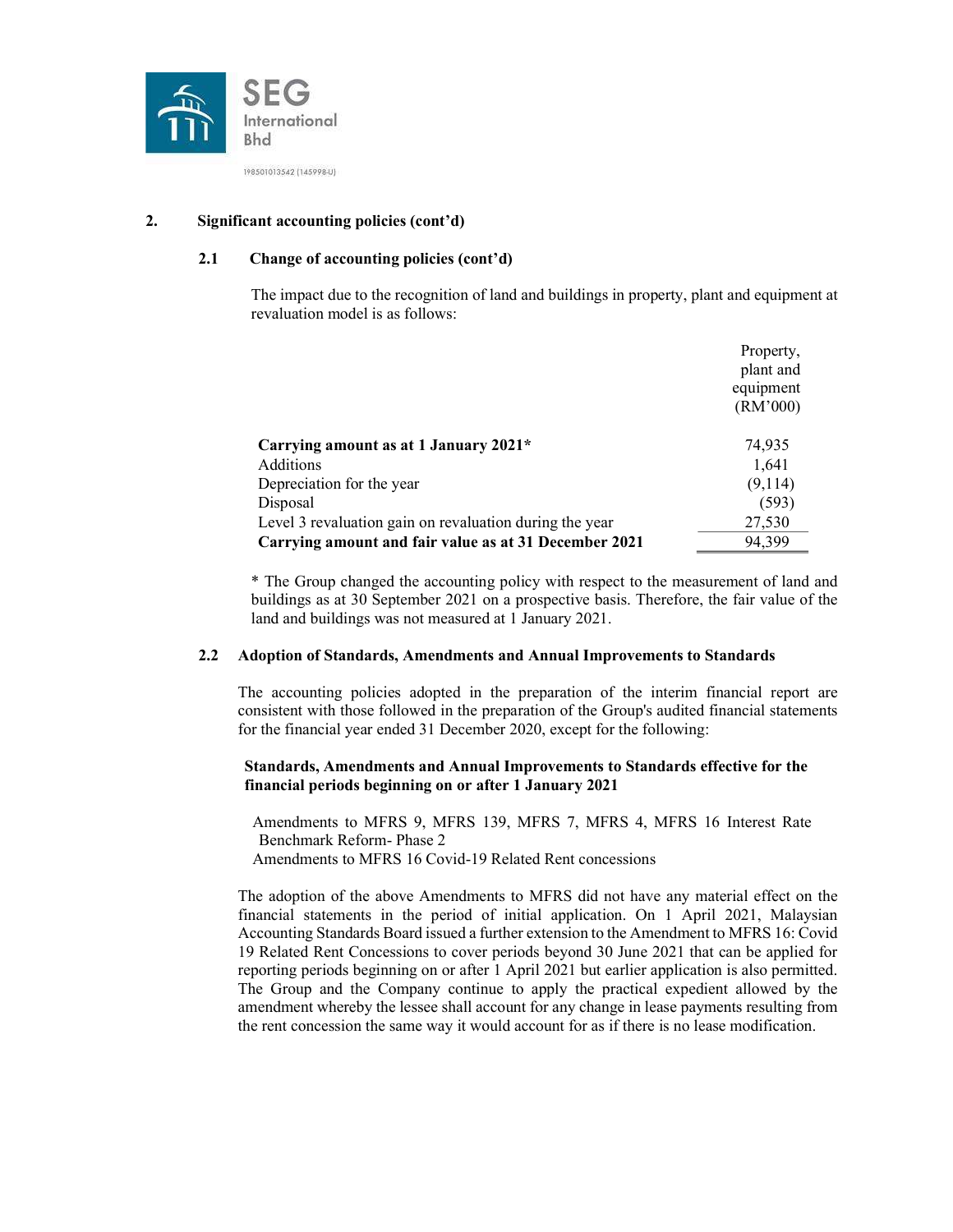

### 2. Significant accounting policies (cont'd)

## 2.2 Standards issued but not yet effective

At the date of authorisation of the interim financial report, the following Standards were issued by the Malaysian Accounting Standards Board (MASB) but are not yet effective and have not been adopted by the Group:

| <b>Description</b>                                                 | <b>Effective for</b><br>annual periods<br>beginning on<br>or after |
|--------------------------------------------------------------------|--------------------------------------------------------------------|
| Annual improvements to MFRS standards 2018-2020                    | 1 January 2022                                                     |
| Amendments to MFRS 116, Property, Plant and Equipment – Proceeds   |                                                                    |
| before Intended used                                               | 1 January 2022                                                     |
| Amendments to MFRS 3 – Reference to the Conceptual Framework       | 1 January 2022                                                     |
| Amendments to MFRS 137 – Onerous Contracts – Cost of fulfilling a  |                                                                    |
| Contract                                                           | 1 January 2022                                                     |
| Amendments to MFRS 17 Insurance Contract                           | 1 January 2023                                                     |
| Amendments to MFRS 101 Classification of Liabilities as Current or | 1 January 2023                                                     |
| Non-current                                                        |                                                                    |
| Amendments to MFRS 101 Disclosure of Accounting Policies           | 1 January 2023                                                     |
| Amendments to MFRS 10 and MFRS 128 Sales or Contribution of Asset  |                                                                    |
| between an Investor and its Associate or Joint Venture             | Deferred                                                           |

## 3. Qualification of Audit Report

The audit report of the financial statements of the Group for the year ended 31 December 2020 was not qualified.

### 4. Seasonal or cyclical factors

Full-time students enrol for courses during certain periods of the year whereas adult learners (parttime students) do not have preference for specific intakes.

With the combination of both full-time and part-time programmes offered by the Group, the effects of seasonal or cyclical factors are minimised.

#### 5. Nature and amount of items affecting assets, liabilities, equity, net income, or cash flows that are unusual.

There were no material unusual items affecting the assets, liabilities, equity, net income or cash flows of the Group for the year ended 31 December 2021.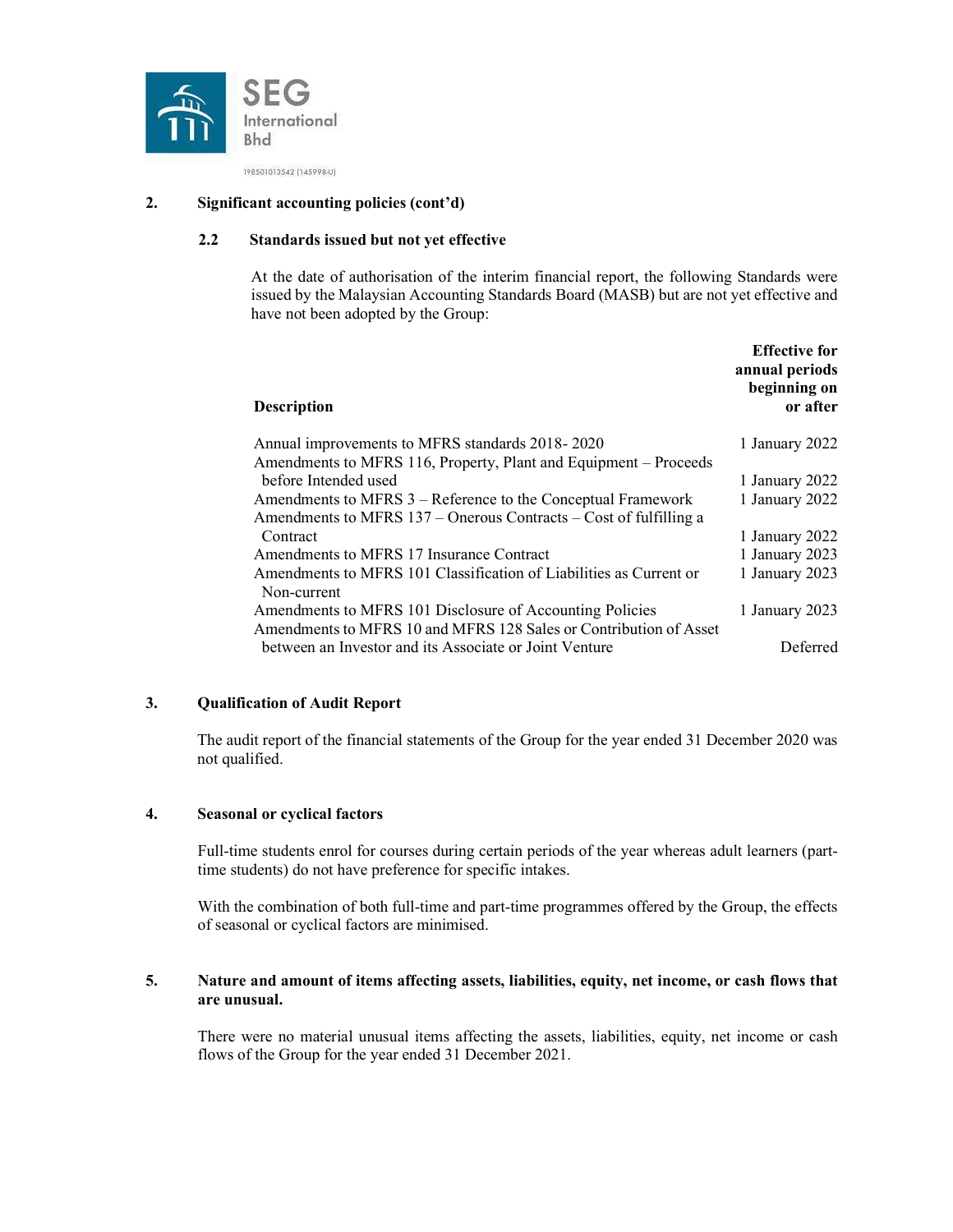

#### 6. Nature and amount of changes in estimates

There were no changes in estimates of amounts previously reported which have a material effect in the financial year ended 31 December 2021.

#### 7. Issuance, cancellations, repurchases, resale and repayments of debt and equity securities

There were no cancellations, repurchases, resale and repayments of debts and equity securities during the financial year ended 31 December 2021.

The shares repurchased are being held as treasury shares in accordance with Section 127(4)(b) of the Companies Act 2016.

## 8. Dividend paid

No dividend has been declared and paid in the financial year ended 31 December 2021.

Subsequent to the financial year end, the Board of Directors declared an interim single tier dividend of RM0.03 per ordinary share each in respect of the financial year ending 31 December 2022. This interim single tier dividend amounting to RM36.8 million was paid on 25 January 2022.

#### 9. Segment reporting

The Group's turnover and profits were derived mainly from education and training activities and accordingly, no segment reporting is presented.

#### 10. Material subsequent events

There are no material subsequent events that have not been reflected in the financial statements for the financial year ended 31 December 2021.

#### 11. Changes in composition of the Group

There were no major changes in the composition of the Group during the financial year ended 31 December 2021.

#### 12. Changes in contingent liabilities or contingent assets

There were no material contingent liabilities or contingent assets of the Group as at 31 December 2021.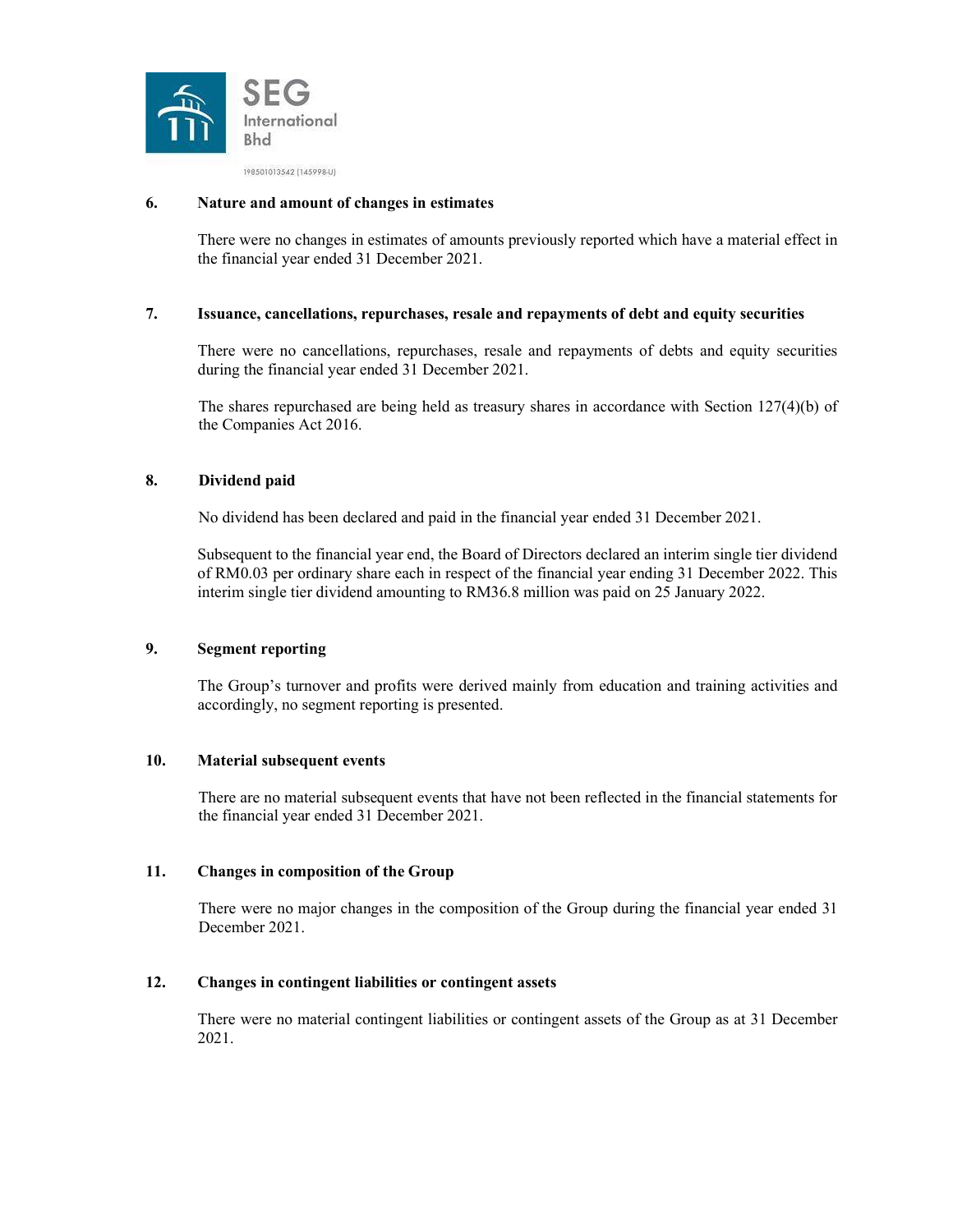

## 13. Capital Commitment

Authorised capital expenditure not provided for in the financial statements as at 31 December 2021.

|     |                                                     | (RM'000)                  |
|-----|-----------------------------------------------------|---------------------------|
|     | Approved and contracted for<br>Equipment - software | 2,530                     |
| 14. | Deposits, cash and bank balances                    |                           |
|     |                                                     | As at<br>31 December 2021 |

|                                                              | (RM'000) |
|--------------------------------------------------------------|----------|
| Total deposits, cash and bank balances                       | 118,453  |
| Less: Deposits with licensed banks and financial institution |          |
| with maturity of more than three months                      | (5,495)  |
| Total cash and cash equivalents                              | 112.958  |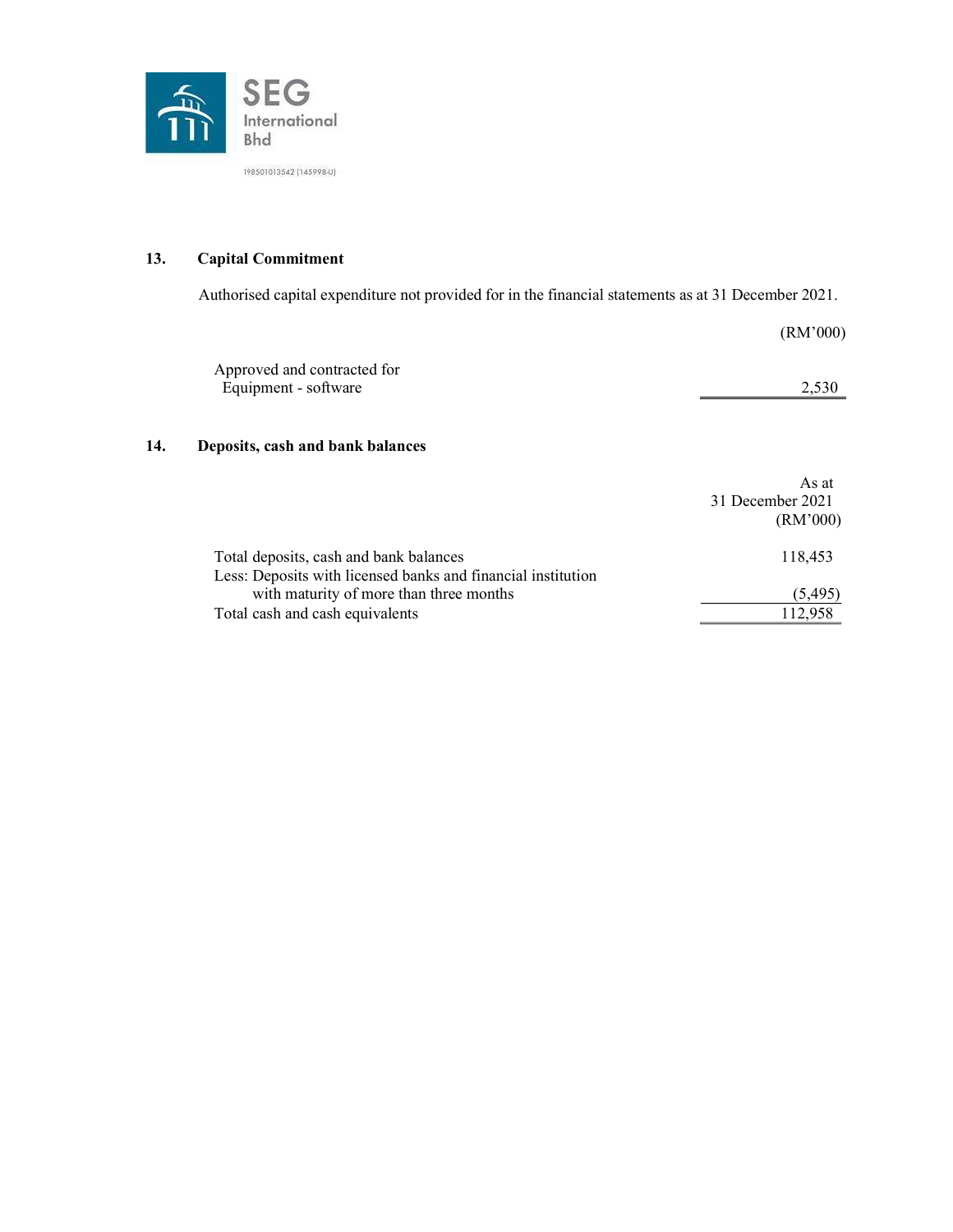

## B. DISCLOSURE REQUIREMENTS AS PER BURSA MALAYSIA SECURITIES BERHAD LISTING REQUIREMENTS.

#### 1. Review of performance

For the year ended 31 December 2021, the Group achieved a revenue of RM223.5 million and a profit before taxation of RM52.3 million, an increase of 9.5% and increase of 15.7 % respectively, as compared to the corresponding period in 2020.

The Group achieved earnings before interest, tax, depreciation and amortisation ("EBITDA") of RM91.2 million compared to RM86.1 million in the corresponding period in 2020. This reflects an increase of 5.9% in EBITDA.

The improvement in EBITDA and profit before tax is mainly due to the revenue growth for the period under review, efficient utilisation of the assets and improvement in enrolment of new students.

#### 2. Variation of results against preceding quarter

The Group recorded a profit before taxation of RM12.7 million for the quarter under review compared to a profit before tax of RM16.6 million in the preceding quarter. The decrease is in line with the general trend where third quarter is normally stronger than fourth quarter.

#### 3. Prospects for 2022

The Group has been able to maintain its strong profitability despite the pandemic in the last couple of years mainly due to lower operating costs and transformation to suit the challenging times.

While the volatility of the pandemic continues to limit and restrict business activities including Group marketing and foreign student recruitment, we have put in place mechanisms to overcome and sustain the overall revenue and profitability in the immediate future.

The Group has identified key strategic areas to realign our entire learning ecosystem to ensure students' needs and experiences are continually enabled and enhanced. That includes the creation of more digitally related programmes and hybrid delivery of classes.

#### 4. Profit forecast

Not applicable.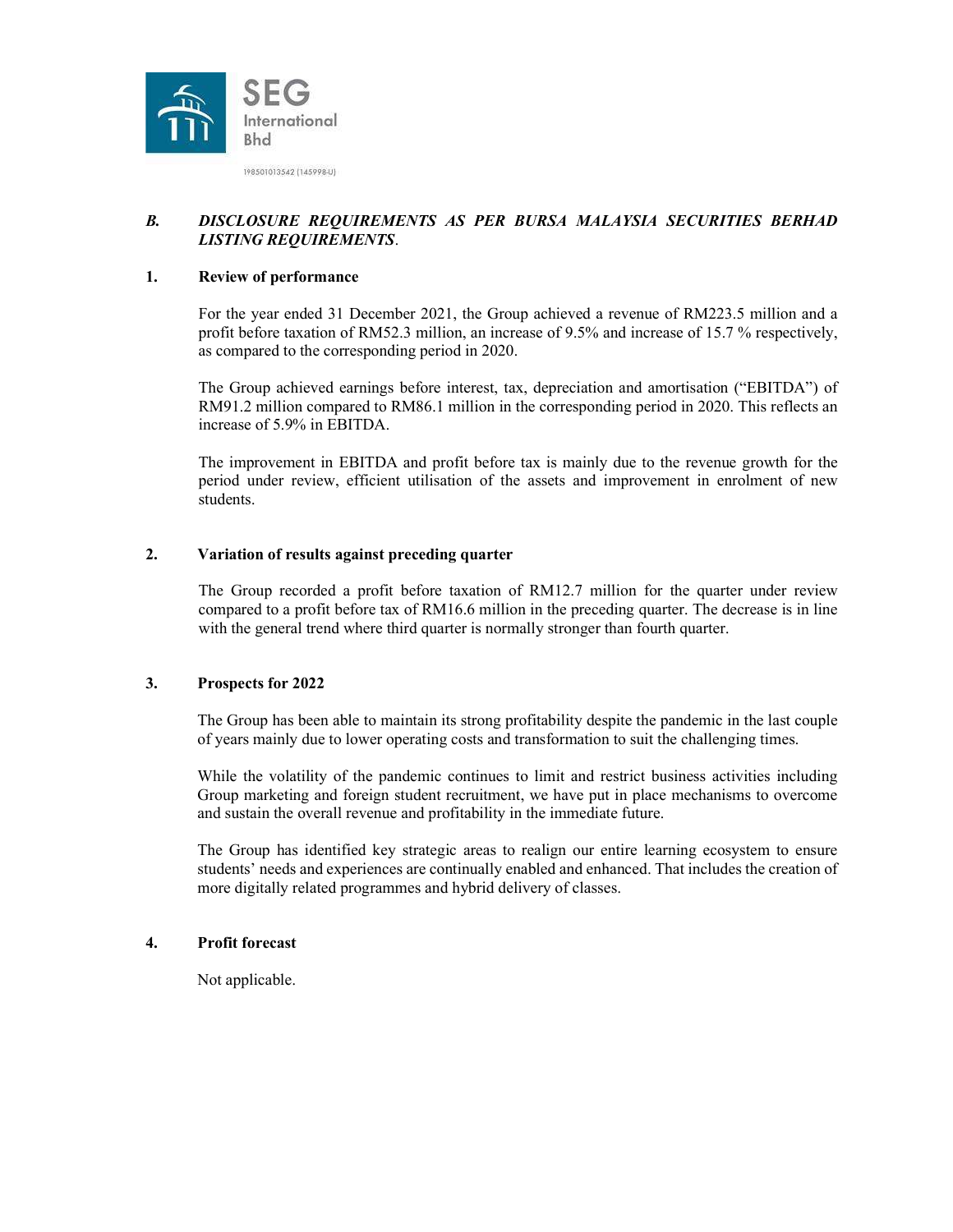

# 5. Notes to the Consolidated Statement of Comprehensive Income

Profit before taxation is arrived at after charging/(crediting):

|                                       | Current<br><b>Ouarter</b><br>Ended<br>31/12/2021<br>(RM'000) | Comparative<br>Quarter<br>Ended<br>31/12/2020<br>(RM'000) | Cumulative<br>to-date<br>31/12/2021<br>(RM'000) | Cumulative<br>to-date<br>31/12/2020<br>(RM'000) |
|---------------------------------------|--------------------------------------------------------------|-----------------------------------------------------------|-------------------------------------------------|-------------------------------------------------|
| Allowance for ECL on trade            |                                                              |                                                           |                                                 |                                                 |
| receivable                            | (824)                                                        | 164                                                       | 76                                              | 1,064                                           |
| Depreciation expense                  | 2,213                                                        | 2,526                                                     | 9,114                                           | 10,704                                          |
| Depreciation of right-of-use assets   | 6,025                                                        | 5,613                                                     | 23,264                                          | 22,357                                          |
| Interest expense                      | 146                                                          | 267                                                       | 699                                             | 1,671                                           |
| Interest expense on lease liabilities | 1,581                                                        | 1,777                                                     | 6,744                                           | 7,196                                           |
| Interest income                       | (283)                                                        | (179)                                                     | (751)                                           | (1,006)                                         |
| Gain on disposal of property,         |                                                              |                                                           |                                                 |                                                 |
| plant and equipment                   | (14)                                                         | (4)                                                       | (101)                                           | (13)                                            |
| Gain on foreign exchange              | (85)                                                         | (12)                                                      | (487)                                           | (106)                                           |
| Bad debts written offs                | 3                                                            | 502                                                       | 3                                               | 502                                             |

## 6. Income tax

|                     | Current quarter ended | Cumulative to-date |
|---------------------|-----------------------|--------------------|
|                     | 31 December 2021      | 31 December 2021   |
|                     | (RM'000)              | (RM'000)           |
| Current income tax  |                       |                    |
| - current           | 1,280                 | 8,319              |
| - prior year        | (241)                 | (212)              |
|                     | 1,039                 | 8,107              |
| Deferred income tax |                       |                    |
| - current           | 1,279                 | (1,006)            |
| - prior year        | (1,078)               | (1,078)            |
|                     | 201                   | (2,084)            |
|                     |                       |                    |
| Total               | 1,240                 | 6,023              |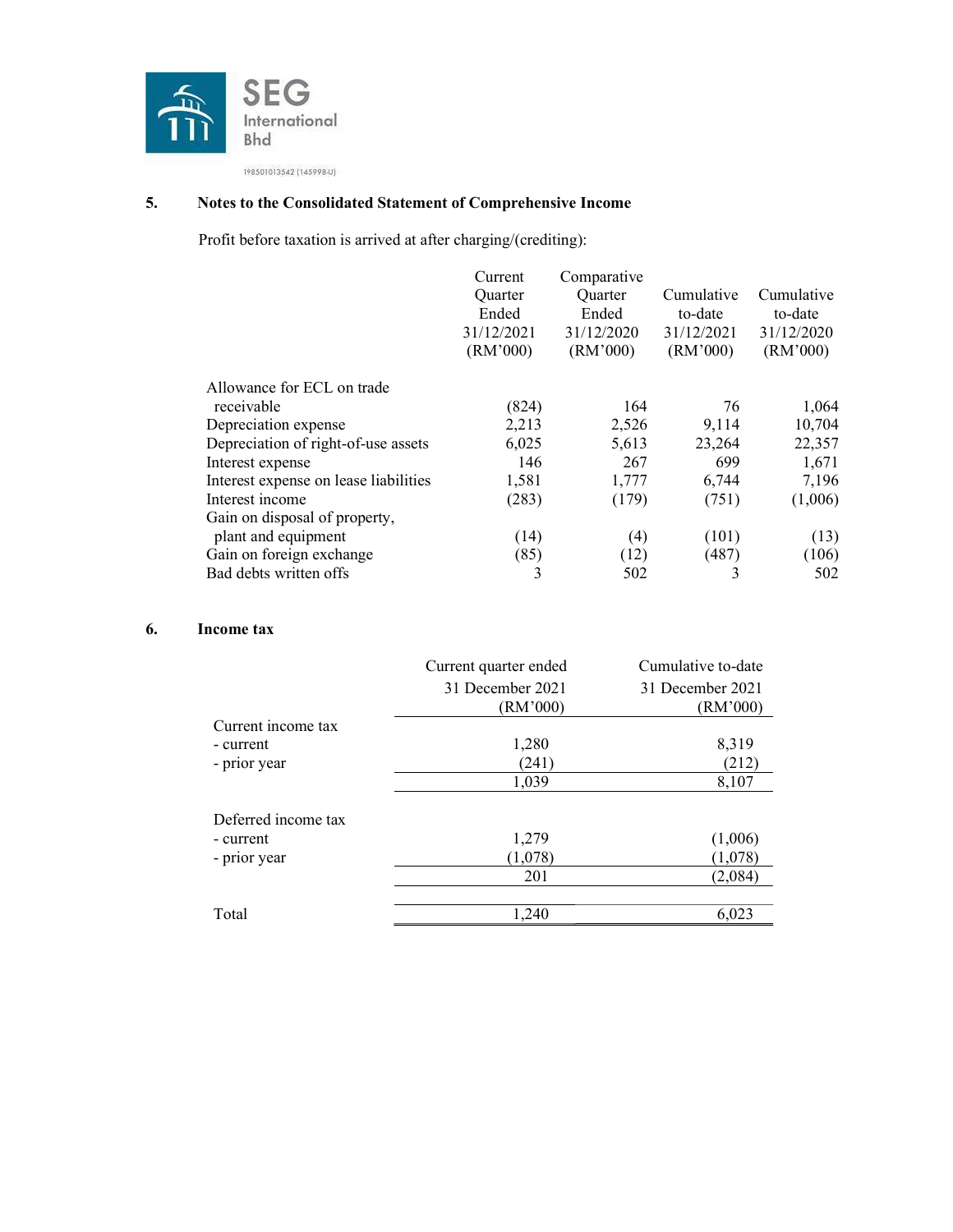

## 7. Status of corporate proposals announced

There are no corporate proposals announced that have not been completed.

### 8. Borrowing and debt securities

The Group's borrowings as at 31 December 2021 are as follows:

|                               | (RM'000) |
|-------------------------------|----------|
|                               |          |
| Current                       |          |
| - Overdraft                   | 6,308    |
| - Other short-term borrowings | 16,750   |
|                               | 23,058   |
| Non-current                   |          |
| - Long-term borrowings        |          |
|                               | 23,058   |

The above borrowings are secured and denominated in Ringgit Malaysia.

## 9. Changes in material litigation

There were no pending material litigations as at 24 February 2022.

#### 10. Dividend

No dividend has been declared and paid in the financial year ended 31 December 2021.

Subsequent to the financial year end, the Board of Directors declared an interim single tier dividend of RM0.03 per ordinary share each in respect of the financial year ending 31 December 2022. This interim single tier dividend amounting to RM36.8 million was paid on 25 January 2022.